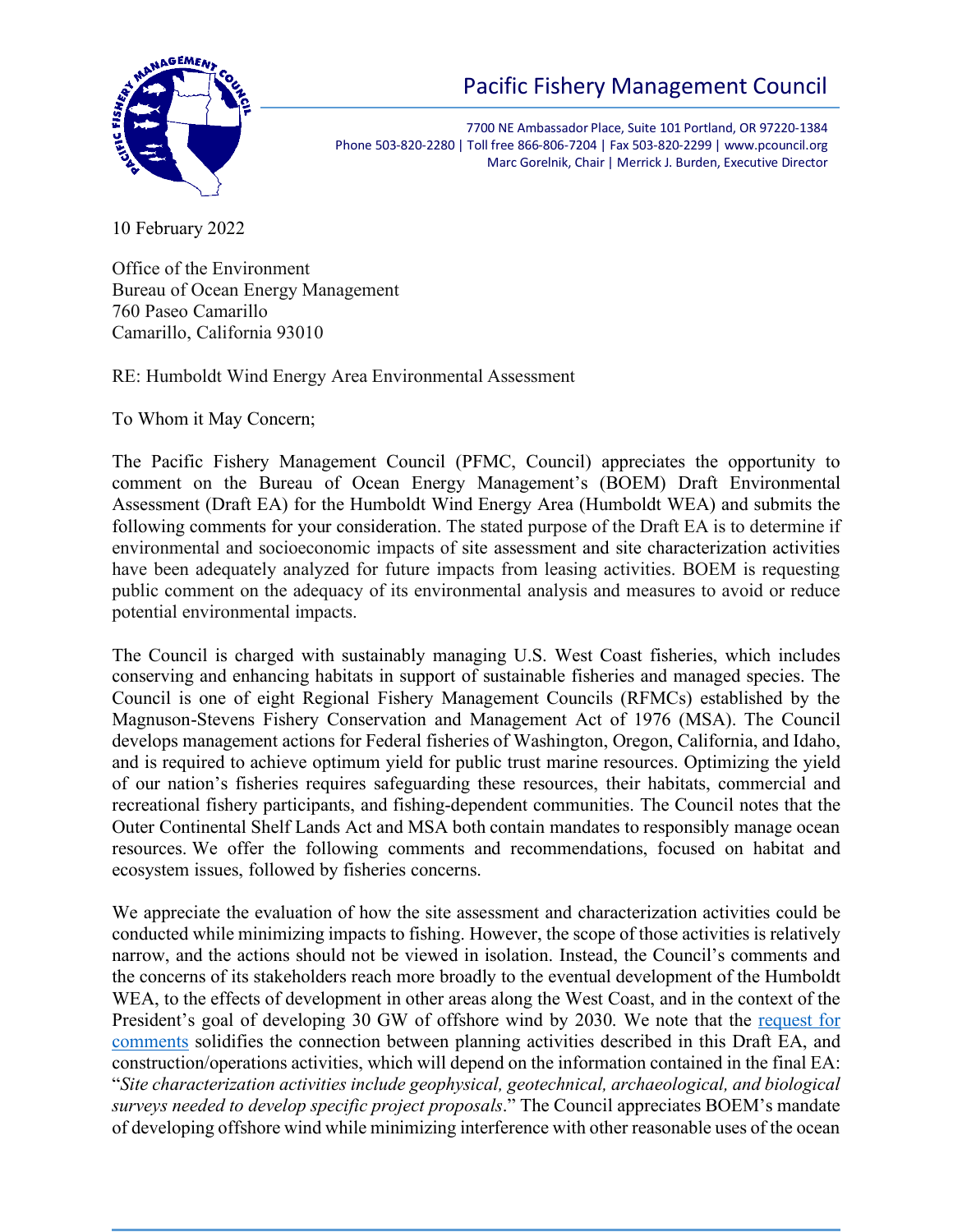and is grateful for the continued engagement with the Council and its advisory bodies and continued explanations of the agency's decision-making process. However, we remain concerned that some of the most important decisions have been made without a sufficient understanding of related future impacts, including how different areas in the broader Humboldt area (i.e., outside the Humboldt WEA) would compare in terms of their consequences to habitat and fisheries. The PFMC intends to remain engaged in this process and make comments in the future on fisheries, habitat, ecosystem, and research concerns broader than site assessment and site characterization, as those comment opportunities arise.

# Habitat Issues

# **Essential Fish Habitat and Council authorities**

The MSA authorizes the Council to identify, conserve, and enhance essential fish habitat (EFH) for species managed under the Council's fishery management plans (FMPs). The MSA defines EFH as "those waters and substrate necessary to fish for spawning, breeding, feeding, or growth to maturity." The EFH regulatory guidance (50 CFR §600.805) includes additional provisions to designate Habitat Areas of Particular Concern (HAPC) for habitats of ecological significance, sensitivity, vulnerability to degradation, or rare occurrence. The Council has identified EFH throughout the Pacific Coast region for species managed under each of its FMPs and has designated HAPCs for groundfish (rocky reefs, estuaries, canopy kelp, seagrasses, offshore banks, seamounts, canyons, and areas of interest) and salmon (estuaries, marine and estuarine submerged aquatic vegetation, and other habitat features). The Council has also designated Essential Fish Habitat Conservation Areas (EFHCAs) for groundfish species in its Groundfish FMP, which are spatially discrete areas closed to bottom trawl fishing and/or all bottom contact fishing, to protect fragile habitats from the effects of some types of bottom fishing.

The MSA further authorizes the Council to comment on any Federal or state activity that may affect the habitat, including EFH, of a marine or anadromous fishery resource under its authority. Adverse effects on EFH may result from actions occurring within EFH or outside of it and may include site-specific or EFH-wide impacts, including individual, cumulative, or synergistic consequences of actions.

# **Habitat, Fish, and the Marine Environment**

The Council finds that the Draft EA has insufficient detail on the affected environment and analysis of impacts of future leasing activities, particularly as it relates to seafloor mapping, benthic habitats and associated species. Also absent from the Draft EA are measures to avoid and minimize impacts from the proposed activities, such as those recommended in the Council's comments on scoping for the Humboldt WEA [\(PFMC, Sept. 2021\)](https://www.pcouncil.org/documents/2021/09/sept-2021-letter-to-boem-on-humboldt-bay-wind-energy-area.pdf/). To assist BOEM in preparing a robust EA, our comments included herein reiterate and expand upon our previous comments.

The Humboldt WEA is located in designated EFH for Pacific Coast groundfish, coastal pelagic species, salmon, and highly migratory species, and overlaps designated HAPC (rocky reefs and rocky banks). Additionally, the Humboldt WEA is located in a significant portion of the Samoa Deepwater EFHCA and within 2 nautical miles of the Mad River Rough Patch EFHCA (which may be relevant for cable routes). Within both EFHCAs are known hotspots of deep-sea corals and sponges. EFHCA and HAPC designations indicate the ecological significance and sensitivity in this portion of the Humboldt WEA and the need for protective measures from activities that can damage the habitats of Council-managed species and structure-forming invertebrates (e.g., fragile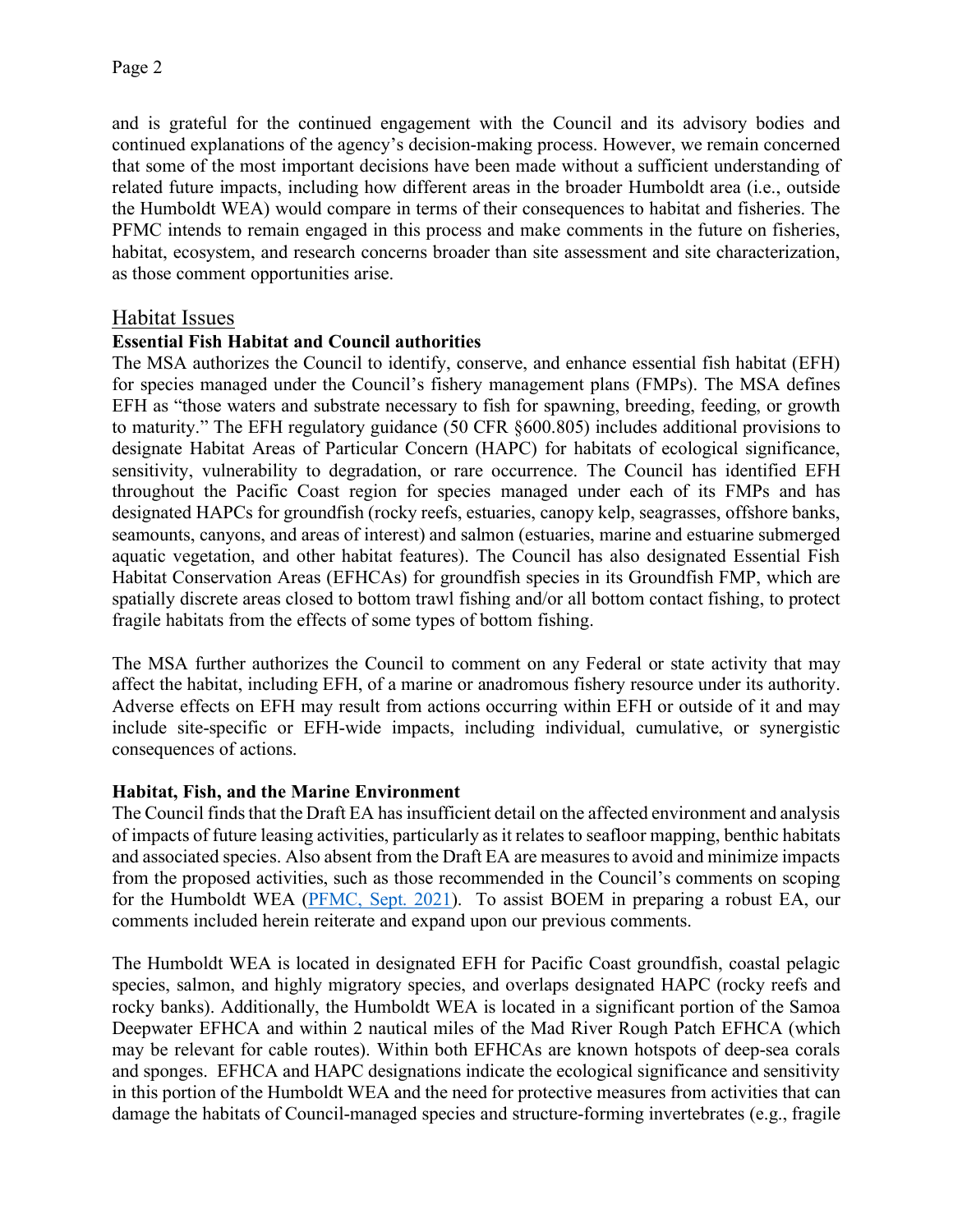deep-sea corals and sponges). It is the Council's opinion that wind energy planning and development may not be compatible with the physical and biogenic habitats in EFHCAs, as well as HAPC and coral/sponge habitats elsewhere in the Humboldt WEA and cable corridors.

In that same Section, the Draft EA addresses Impact to Critical Habitat (see page 36). On August 2, 2021, National Marine Fisheries Service issued "*a final rule to revise the critical habitat designation for the Southern Resident killer whale (SRKW)(Orcinus orca) distinct population segment (DPS) under the Endangered Species Act (ESA) by designating six additional coastal critical habitat areas along the U.S. West Coast.[1](#page-2-0)* " One of these areas includes "*U.S. marine waters from the OR/CA border (42°00′00″ N) south to Cape Mendocino, CA (40°26′19″ N), between the 6.1-m and 200-m isobath contours. This area covers 1,606.8 mi2 (4,161.5 km2) and includes waters off Del Norte and Humboldt counties in California. The primary essential feature of this area is prey*." While the Humboldt WEA may be situated entirely outside the newly established critical habitat, it is reasonably foreseeable that site characterization and site assessment activities, as well as future cable installation may take place within that critical habitat. We are concerned the impact producing factors  $(IPF)^2$  $(IPF)^2$  may impede the ability of SRKW to access prey.

*The Council reiterates its previous recommendations that BOEM conduct a careful impacts analysis relative to [EFHCAs a](https://www.fisheries.noaa.gov/action/amendment-28-pacific-coast-groundfish-fishery-management-plan)nd [HAPCs a](https://www.fisheries.noaa.gov/west-coast/habitat-conservation/habitat-areas-particular-concern-west-coast)nd provide demonstration that offshore wind (OSW) projects will not cause significant harm to these designated areas.* 

*The Council recommends that BOEM include in the final EA a map of th[e EFHCAs](https://www.fisheries.noaa.gov/action/amendment-28-pacific-coast-groundfish-fishery-management-plan) designated in 2019 and HAPCs to inform site assessment/characterization activities and effects analyses.* 

*The Council recommends that BOEM evaluate buffer zones around HAPC, EFHCAs, and deep-sea coral/sponge habitats throughout the Humboldt WEA and cable corridors to avoid or minimize impacts from site assessment/characterization activities that may damage these habitats (e.g., grab sampling, benthic sleds, drilling, borings, large buoy anchoring). Modeling and/or survey efforts may be necessary determine the size and nature of such buffers.*

*The Council recommends including evaluation of the recent critical habitat designations for SRKW, and potential impacts to prey availability. This evaluation is important for potential lease sales and development activities.* 

# **Ocean Processes**

The Humboldt WEA may be particularly susceptible to changes in oceanographic processes, as the Humboldt WEA is located within the oxygen minimum zone of the upper slope of the continental shelf (600-1200 m), a unique area where oxygen concentrations are naturally and consistently low. Periodically, these low oxygen waters move onto the shelf and contribute to widespread hypoxic events. Wind-driven coastal upwelling is a primary driver of productivity in the California Current. As documented in Europe, wind power generation can reduce wind speed downwind of turbine arrays. Disruption of upwelling could also exacerbate deepwater hypoxia,

<span id="page-2-0"></span><sup>1</sup> <https://www.govinfo.gov/content/pkg/FR-2021-08-02/pdf/2021-16094.pdf>

<span id="page-2-1"></span><sup>&</sup>lt;sup>2</sup> Impact-producing factors (IPFs) associated with the various activities in the Proposed Action that could affect resources include the following: noise, bottom disturbance, entanglements, vessel traffic and routine discharges, economic impacts, changes in coastal viewsheds, equipment, generator, and vessel air emissions, lighting.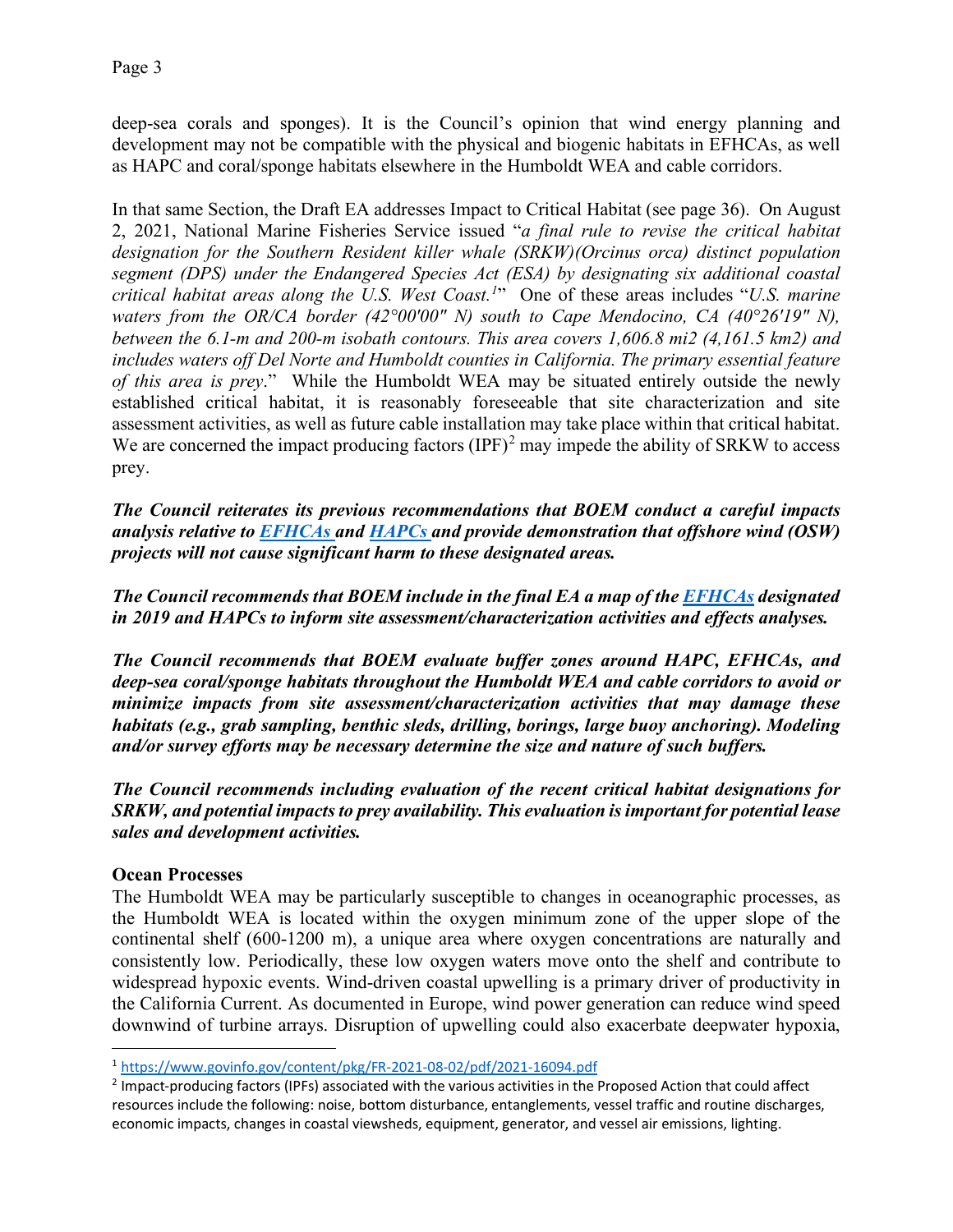since upwelling (and downwelling) processes are a major driver of renewal of oxygen conditions in coastal environments. Reduced wind speed downwind of turbine arrays could inhibit upwelling, which is a primary driver of productivity in the California Current. The potential effects of altered wind speeds on ocean processes in an area as large as the Humboldt WEA, in a region dominated by and dependent on upwelling have not been studied.

#### *The Council recommends that BOEM conduct scientific analyses and/or modeling to assess potential wind-generated effects on ocean processes in this region of the California Current, and to build sufficient time into the leasing schedule to accomplish these tasks.*

#### **Seafloor mapping**

Comprehensive high-resolution seafloor mapping and habitat classification is needed throughout the Humboldt WEA and cable corridors to identify where fragile habitats are located and to support biological community characterization surveys. Seafloor data and maps should be provided in advance of the leasing process to identify lease blocks that are incompatible for wind energy development.

The information and references on seafloor mapping presented in the Draft EA confirm that BOEM either has not acquired or not utilized all available seafloor mapping data that would inform site assessment/characterization. In particular, extensive multibeam sonar surveys and mapping of methane seeps and carbonate deposits were conducted off Washington, Oregon, and northern California in 2011, 2016, 2017, and 2018 [\(Merle et al 2021\)](https://www.frontiersin.org/articles/10.3389/feart.2021.531714/full). When taken together, analyses of these surveys led to the discovery of over 1,000 new methane emission sites and over 3,000 associated bubble streams on the Cascadia Margin from the Strait of Juan de Fuca to Cape Mendocino. This includes bubble streams along the center-most rocky outcrop in the Humboldt WEA. This network of methane seeps is the focus of ongoing oceanographic and climate research.

The Council designated methane seeps as groundfish essential fish habitat for the ability of methane seeps and underlying methane hydrates to form carbonate hardgrounds (i.e., fish habitat) and support diverse biological communities [\(PFMC 2019\)](https://www.pcouncil.org/documents/2019/06/groundfish-fmp-appendix-b-part-2.pdf/). While there can be benefits gained from additional data collection at methane seep sites during site assessment, some survey activities could potentially damage seep sites or interfere with ongoing research and must be carefully considered. Additionally, the potential for slope instability around methane seep areas is discussed in Merle et al (2021) and may be relevant to site assessment and effects analysis. Additional seafloor mapping data have become available from the National Oceanic & Atmospheric Administration's (NOAA) Pacific Marine Environmental Laboratory (PMEL) since the publication of data in Merle et al. (2021) that may be relevant to the Humboldt WEA and cable corridors (NOAA PMEL Ocean Environment Division). BOEM should consult with NOAA PMEL to evaluate existing gaps in the mapping of these features, and coordinate with PMEL and other researchers on additional mapping needs to identify where unmapped seeps, hydrates, and carbonate deposits are located in the Humboldt WEA and shoreward.

*For the Final EA, the Council recommends that BOEM incorporate seafloor mapping and methane seeps/methane hydrates/carbonate deposits research information not currently included in the Draft EA. Where high-resolution data gaps exist, the Council recommends BOEM conduct seafloor mapping surveys in those areas and produce a comprehensive habitat*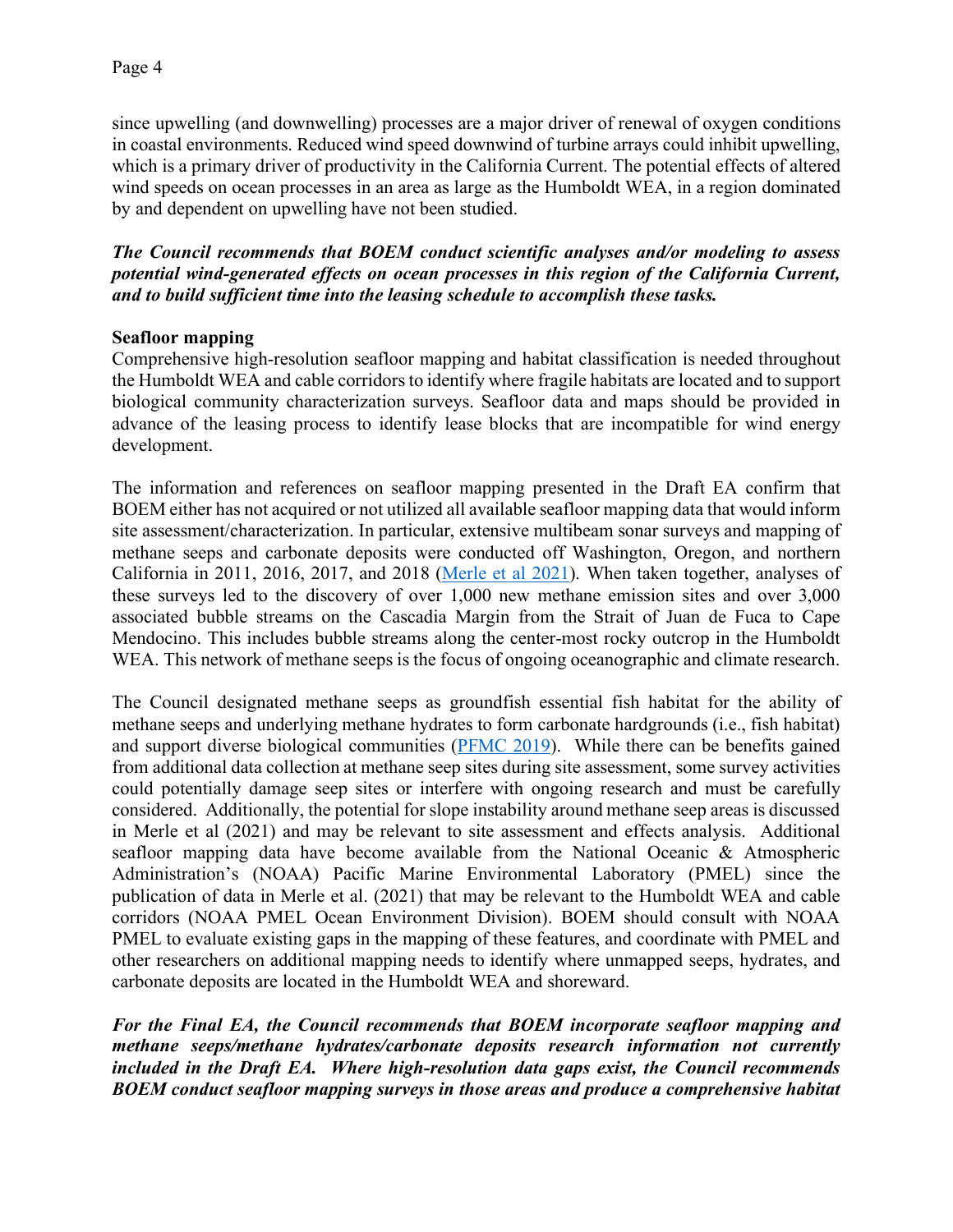Page 5

*classification map for the Humboldt WEA and shoreward in cable corridors, prior to lease sales. This habitat map should be included in the Final EA.*

*The Council recommends avoiding or minimizing site assessment/characterization activities that could damage methane seep sites and underlying methane hydrates (e.g., grab sampling, benthic sleds, drilling, borings, large buoy anchoring, cables, etc.).*

#### **Biological Site Characterization**

The Draft EA lacks sufficient detail describing site assessment/characterization activities and the effects analysis required for these activities, particularly for biological resources (fish and benthic species). Habitat-forming corals and sponges and other macroinvertebrates provide important habitat functions (shelter, cover, forage, breeding areas, nurseries) to many Council-managed species. Characterization of the macrofaunal community is foundational to analyzing the effects of activities and developing measures to avoid or minimize those effects.

Prior to leasing, broad-scale rapid assessment surveys are needed throughout the Humboldt WEA and cable corridors to map and identify unique benthic habitats that have not been previously mapped (seep communities, corals, high-relief rock). Subsequent, fine-scale surveys are needed to precisely identify areas to avoid during site assessment/characterization activities (grab sampling, benthic sleds, drilling, borings, large buoy anchoring). The information from these surveys may identify large areas of fragile habitats within lease blocks that may warrant the exclusion of one or more lease blocks, thus the need for acquiring this information ahead of leasing.

BOEM has funded region-wide habitat suitability modeling [studies](https://marinecadastre.gov/espis/#/search/study/100171) of benthic macrofauna, corals, and sponges that are not reflected in the Draft EA (Henkel et al, 2020; Poti et al, 2020). These models should be used to inform survey efforts and site characterization for the Humboldt WEA and associated cable routes. Additional fish habitat modeling information was developed as part of the Council's Groundfish EFH periodic review process and should be used to inform this phase of BOEM's process. This information is available upon request by contacting Pacific Council staff (contact information below).

*The Council recommends that BOEM conduct broad-scale and fine-scale comprehensive biological site characterization surveys with emphasis on identifying fragile habitats (deep-sea corals and sponges, seeps, rocky habitats) in the Humboldt WEA and shoreward in cable corridors and include a map of these habitats in the Final EA, prior to leasing.* 

*The Council recommends that BOEM update the Draft EA with habitat suitability models for benthic species as well as other relevant information from the Council's recent groundfish EFH review on species distributions and newly designated EFHCAs not currently included in the Draft EA (e.g., Samoa Deepwater EFHCA and Mad River Rough Patch EFHCA). These should be incorporated into the Final EA.*

#### **Cumulative Effects**

Each phase of BOEM's process for the Humboldt WEA will add compounding adverse effects to Council-managed species, habitats, and fisheries, and can exacerbate other factors in the region affecting these resources (e.g., fishery management measures, climate-related ocean conditions). The Council believes these factors are within the scope of the cumulative effects analysis required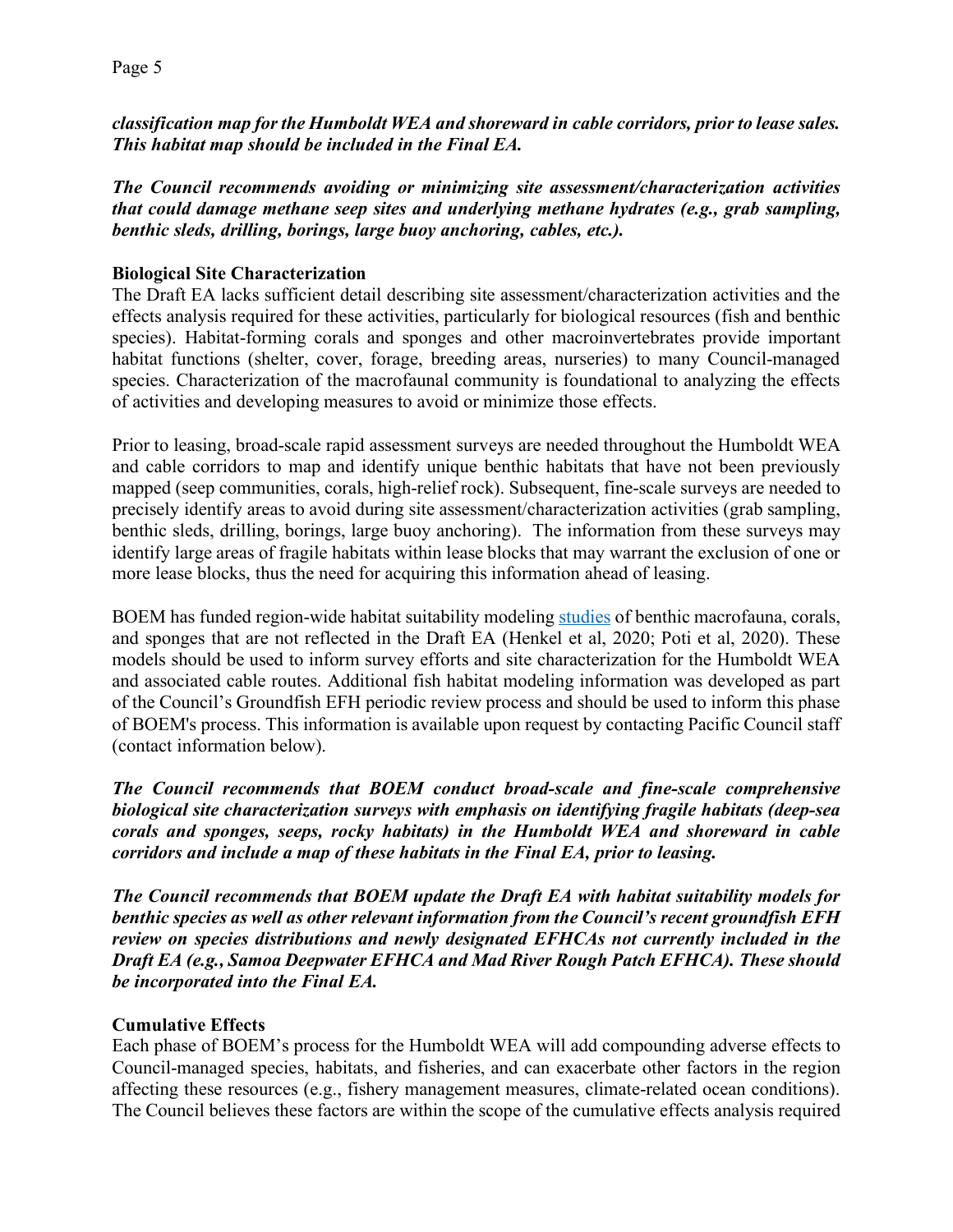at this stage (as described in Appendix A, Section D) but does not find the analysis in the Draft EA. Transmission cables and other offshore wind infrastructure continue to be a primary concern of the Council due to a myriad of potential impacts to EFH, benthic species, and sound-sensitive species. To name a few, potential adverse effects during installation of infrastructure include vibration and noise generated by subterranean drilling, destruction of habitat features, destruction of deep-sea corals, impacts to fish and marine mammals, scouring and plume caused by seafloor trenching and transmission cable burial, habitat damage during installation of mooring anchors, damage from mooring chain sweep, potential acoustic impacts, and impacts of electromagnetic fields from suspended midwater cables.

*The Council recommends that the final EA should include a cumulative effects analysis of activities that will occur throughout the multi-year process and should describe measures to minimize those effects. Efforts should also be focused on developing a regional cumulative impacts study that considers the impacts of various numbers of wind farms off the West Coast. It is reasonable and pragmatic to gain the best understanding of the total impacts for the California Current and our West Coast fishing communities.*

# Fisheries Issues

In our September 13, 2021 letter (referenced above), the Council encouraged BOEM to prioritize engagement with the fishing industry as it moves forward with site characterization and lease issuance activities. Unfortunately, that does not appear to have happened. While some community members may have been contacted, many leaders in the local fishing community have not. By and large, these are individuals/businesses participating in fisheries, or dependent upon those individuals/businesses, which may be directly impacted by placement of turbines within the Humboldt WEA.

Section 3.5.2 discusses potential impacts of the proposed action to marine mammals. The Council suggests that placing wind energy installations in this location may alter migratory patterns of certain marine mammal species in such a way that co-occurrence with fishing gear is more likely. This could have impacts on the California commercial Dungeness crab fishery and other fixed gear fisheries which operate in, or adjacent to, the Humboldt WEA. Under regulations implementing the State of California's Risk Assessment and Mitigation Program (RAMP), if humpback or blue whales are forced to migrate closer to shore, or if foraging grounds for these whale stocks are moved closer to shore as a result of activities undertaken for site characterization or site assessment purposes, it is likely one of the State's most valuable fishery may be delayed or forced to close early due to elevated risk of entanglement due to co-occurrence. As noted in the Draft EA, "Dungeness crab dominates the value of landings" in the ports of Eureka, Trinidad, and Crescent City.

Section 3.7 discusses potential impacts to commercial fishing (see pages 53-54). The Draft EA correctly highlights the importance of the Eureka Port Complex to the State's seafood economy – representing almost 20 percent of ALL ex-vessel revenues landings by into California. The Draft EA places great importance on data provided by vessel monitoring system (VMS) and California Department of Fish and Wildlife (CDFW) landing receipts/fish tickets. The Council reminds BOEM that not all fisheries which operate in the area are required to use VMS. CDFW fish tickets require catch to be recorded by Department origin block number. The blocks encompassing the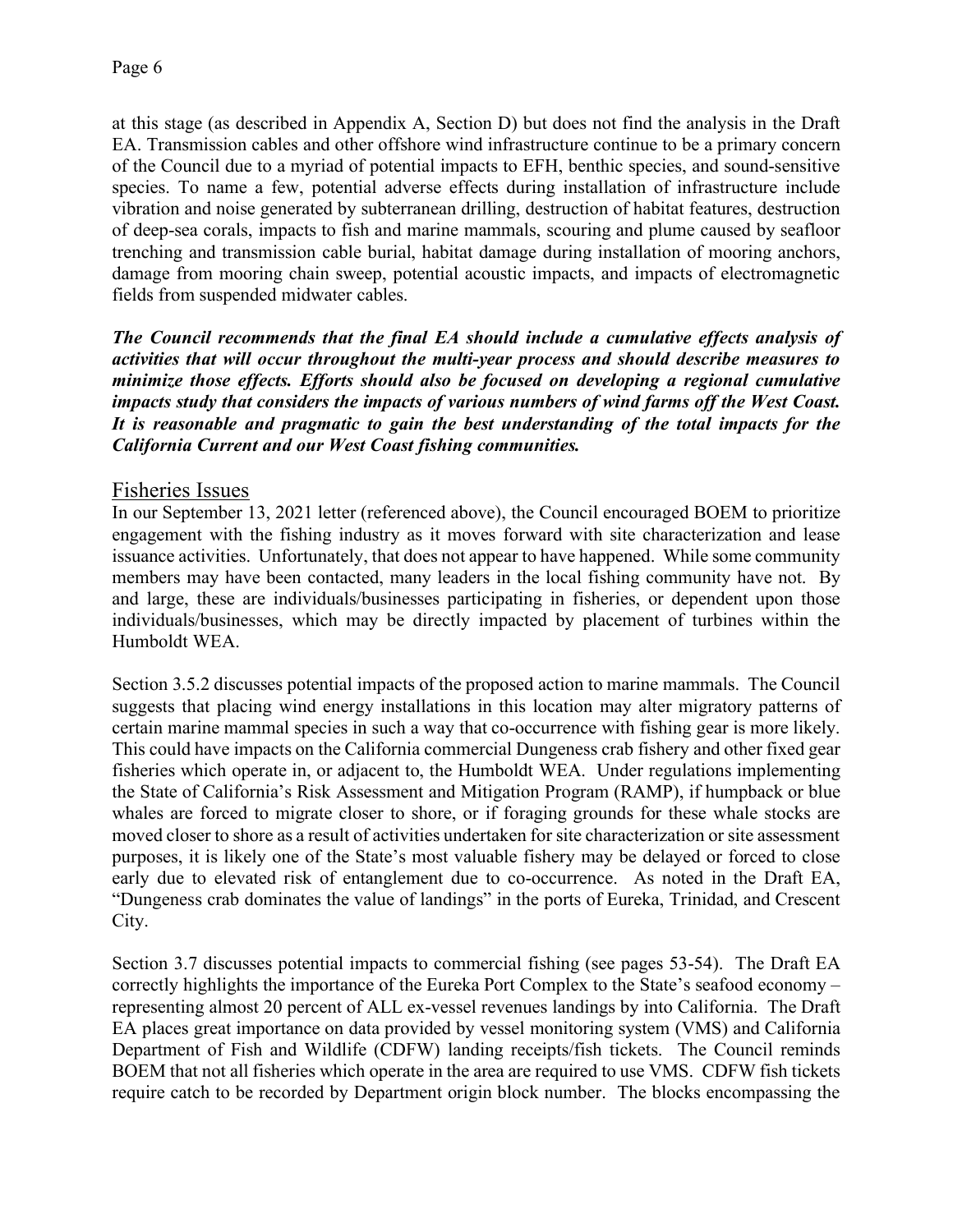Humboldt WEA represent 10nm x 10nm areas<sup>[3](#page-6-0)</sup>. Knowing that fish were harvested within a 100 square nautical mile area should not be characterized as "spatially explicit information" upon which impacts can be judged. We agree that bottom trawling for groundfish shows the most current activity. However, there are other fisheries which will be impacted, for example, the albacore fishery, which has historically used the area. To fully understand the data that BOEM uses, direct discussions with experienced members of the fishing community are needed. In addition, the Draft EA should include reference the NOAA Northwest Fisheries Science Center's Fishery Resource Analysis and Monitoring (FRAM) [Data Warehouse](https://www.webapps.nwfsc.noaa.gov/data/map) fishing effort data. The FRAM data is the most recent and comprehensive (i.e., best available information) on the spatial distribution of fishing effort and yet the Draft EA shows the distribution of effort using CDFW block data from 1931 - 2005. The best available information on fishing effort distribution should be included in the final EA to inform site assessment/characterization activities.

*The Council recommends that BOEM broaden its analysis to account for other fishing activities in the area, including fisheries that were active in the area in the past, and may use the area in the future, if not for the future presence of OSW energy facilities. There are current efforts underway in California that will help establish an accurate baseline of past and current fishing fleet activities for use by BOEM, and the Council encourages BOEM to carefully consider the mapping products in the context of leasing and future development.* 

# *The Council recommends including reference and inclusion of the FRAM Data Warehouse information in the final EA to inform site assessment/characterization activities.*

Section 3.7.1 of the EA states "*fishing effort and economic productivity reflect biological productivity and is highest in shallower waters near the coast, generally declining as depth increases*." We caution against such a vast oversimplification of how fisheries operate. Important fisheries like tuna (hook-and-line, seine), swordfish (drift gill net, deep-set buoy gear), spot prawn (trap), and sablefish (trawl, fixed gear) have increased economic productivity in deeper waters which tend to be further from shore. Given that most fisheries operating off the West Coast have some form of limited entry, there are impacts which cannot be measured by simply looking at loss of fishing revenues. Permits may lose value based on a loss of access or potential reduction in quota due to stock assessment uncertainty resulting from offshore wind facilities. Most commercial fishing vessels are designed to fish a specific gear type and cannot freely shift effort to another fishery, assuming a permit for that fishery is available. For example, a trawl vessel participating in the groundfish fishery could not switch to the salmon troll fishery and operate in an economically viable fashion.

Additionally, many fishermen and almost all processors have portfolios of fisheries designed to fit their vessel's or plant's capacities for fishing or processing. This is in part a hedge against one fishery having an off year. But the main construct behind this strategy is to provide multiple income streams that in total are commensurate with their investment profile and the needs of their staff for employment. Depending on the investment profile and operational size of the plant or vessel a reduction of production of one or several product lines may be the "straw that breaks the camel's back". This is not a linear equation. A reduction of 20 percent to 30 percent of annual income may mean a business has to close. Newer operations or those carrying a large debt load

<span id="page-6-0"></span><sup>&</sup>lt;sup>3</sup> [north\\_fishing\\_blocks.jpg \(2550×3300\) \(ca.gov\)](https://apps.wildlife.ca.gov/MarineLogs/Content/Cpfv/images/north_fishing_blocks.jpg)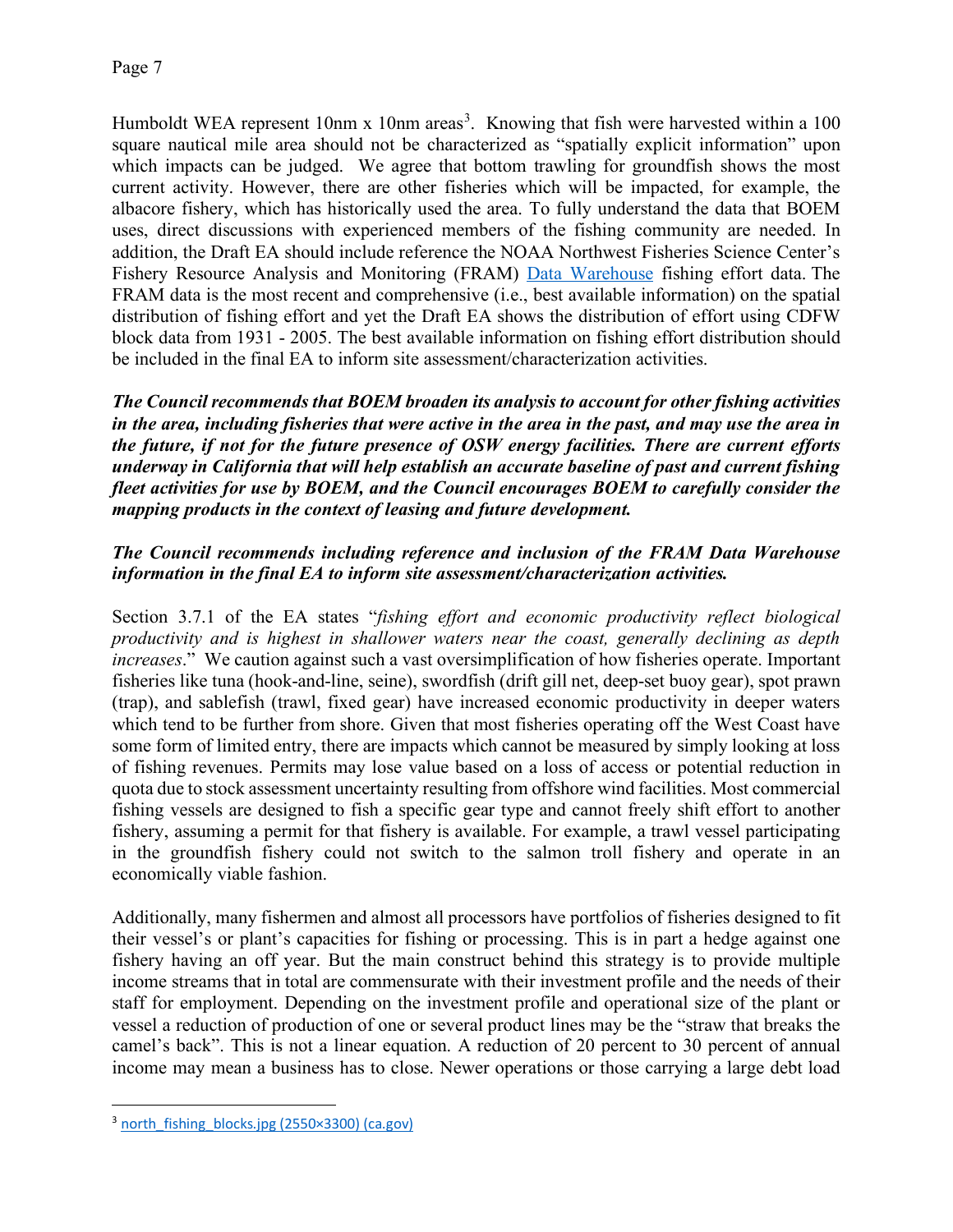are most at risk. As pointed out in the previous paragraph it is not that easy to pack up and go elsewhere. If this is severe enough the working waterfronts on the West Coast in many communities will be a memory.

# *The Council strongly recommends that BOEM consider impacts to specific fisheries when analyzing potential impacts. In addition, we encourage BOEM to expand its analysis to describe the changing conditions and regulatory constraints affecting where and how fisheries operate.*

Section 3.7.2 of the Draft EA lists three potential space use conflicts that may interfere with fishing operations as a result of the proposed action, including de facto exclusion from fishing grounds, reduced fishing efficiency, or gear entanglement in data collection buoys deployed for site assessment purposes. "*Fishers may suffer decreased efficiency when trying to avoid buoys during their operations. If fishers fail to avoid buoys, subsequent entanglement may result in damage to or loss of fishing gear. If damage to a data collection buoy or its scientific instrumentation occurs because of fishing operations, the fishing vessel captain could be held financially responsible*." The Council notes that fishing vessel interactions with scientific (or any) buoys can result in gear loss, vessel damage, and risk to crewmembers, and there is a strong incentive to avoid such interactions.

We further note that other marine traffic such as NOAA survey vessels and other ongoing monitoring<sup>[4](#page-7-0)</sup> activities that follow long-established transects during certain parts of the year, also have potential for interactions with buoys and equipment, with the same potential risks to vessels, scientific equipment, and human safety. In addition, there is potential interaction between site assessment survey vessels and commercial or recreational fishing vessels. These interactions can be minimized with careful advanced planning and communication.

*The Council recommends that BOEM as well as future lessees work with local fishermen and the NOAA Northwest and Southwest Fisheries Science Centers to find suitable locations for buoys (or other installations) to minimize the chance of interactions. Buoy placement in areas that vessels already avoid (e.g., near existing known hazards or areas closed to fishing) is one way to minimize potential conflicts between the scientific collection instruments, fishing vessels, and gear. In addition, we recommend advanced communication and coordination if site assessment survey vessels are utilized. Potential impacts resulting from the interactions described here should be analyzed and included in the Final EA.* 

Any description of potential impacts of the proposed action to commercial fishing and seafood processing should necessarily include an analysis of impacts to those dependent upon the products harvested. The Draft EA references ex-vessel revenues which represent revenues paid to those harvesting the seafood. It does not reflect the true economic benefit and multipliers of that seafood. It also does not reflect impacts to buyers and processors. It is likely that installation of up to three weather buoys in the Humboldt WEA may limit the trawl fleet's ability to operate within the Humboldt WEA. If this is the case, then it is likely that the buyers and processors in the Eureka Port Complex will be deprived of that product as well, which may result in closure of their

<span id="page-7-0"></span><sup>&</sup>lt;sup>4</sup> For example, local Dungeness crab fishermen collect samples before the scheduled opening of the season to test for domoic acid and for quality purposes. Activities allowed under the lease should not interfere with collecting those samples.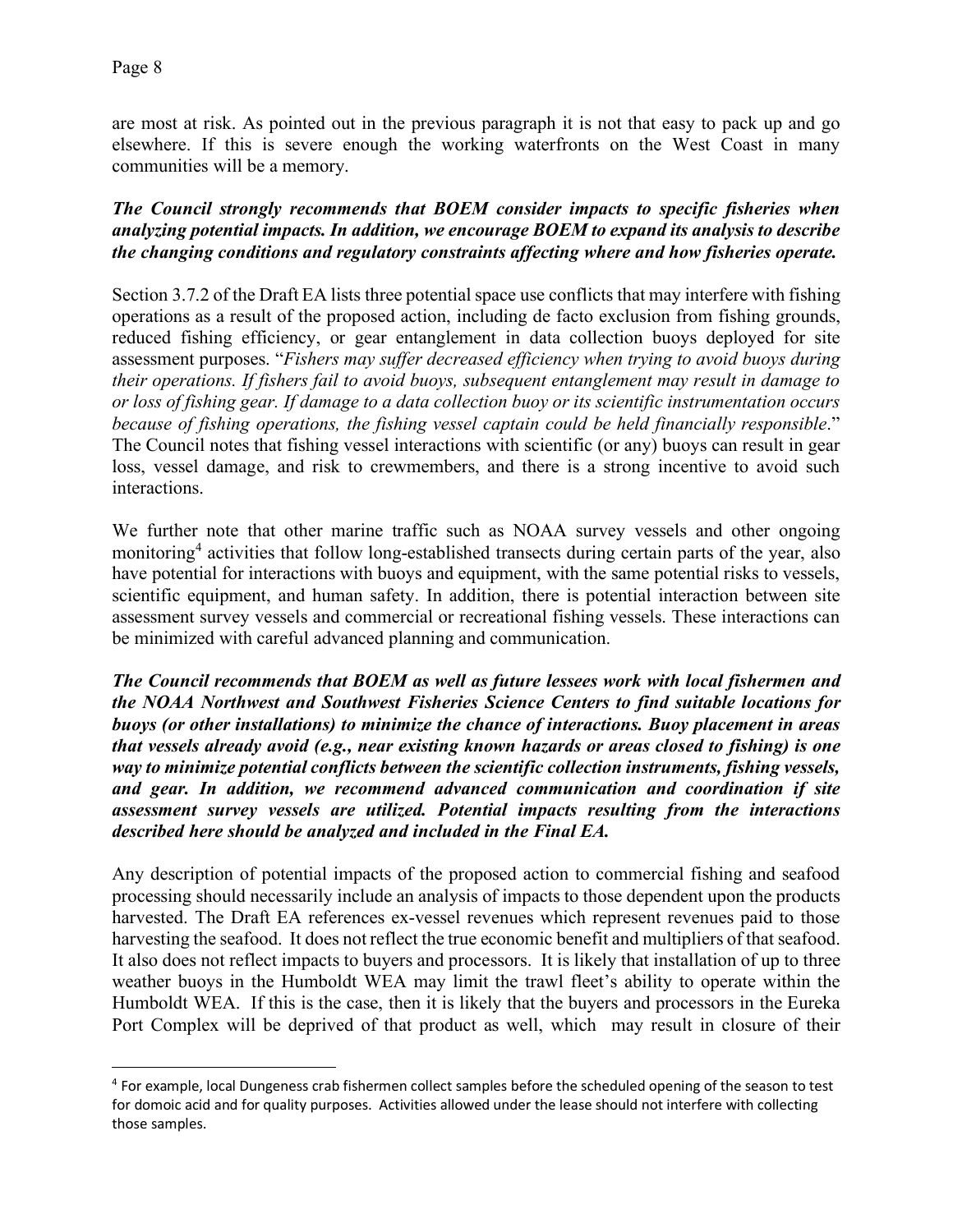operations in the area as they rely on a portfolio of fisheries to maintain economic viability. The loss of a buyer/processor will have domino impacts to fishermen in the area and possibly result in the loss of important infrastructure in the area. Section 3.9.1.1 describes the population and demographics of the region. "*As of 2018, ocean-related jobs within Del Norte, Humboldt, and Mendocino counties make up 7–13 percent of employment at the county level, … .*" The breakdown of the types of jobs within that grouping is missing from the Draft EA. For example, how many ocean-related jobs within those counties are commercial fishing or dependent businesses? Will these businesses and their employees, many of whom come from or reside in disadvantaged communities, be disproportionately burdened? While not a major focus of our comments on this EA, the Council is concerned about the potential differential impacts on people of color and historically underrepresented workers.

#### *The Council recommends BOEM broaden the economic analysis to encompass potential effects to these fishing and seafood-dependent businesses, and in turn how those impacts may negatively affect fishermen in the area.*

The Council looks forward to the final EA incorporating the Council's recommendations and measures that avoid and minimize impacts to the ecological and fisheries resources in the region of the Humboldt WEA while identifying habitat-compatible and fishing-compatible lease areas and cable routes. We thank BOEM for the opportunity to provide comments on the Draft EA and look forward to future opportunities to comment on our concerns outside of the scope of this narrow call for comment (on site assessment and site characterization). Our concerns extend to broader impacts of offshore wind siting impacts including fisheries generally, habitat, ecosystem, and research survey integrity (especially our ability to continue adding to long-term data sets that inform our management and ecosystem response to climate and ocean change). Please contact Kerry Griffin at the Council staff office (Kerry.griffin@noaa.gov; 503-820-2409) if you have any questions.

Sincerely,

Marc Hours

Marc Gorelnik Council Chairman

KFG:ael

Cc: Council Members Susan Chambers Mike Conroy Lance Hebdon